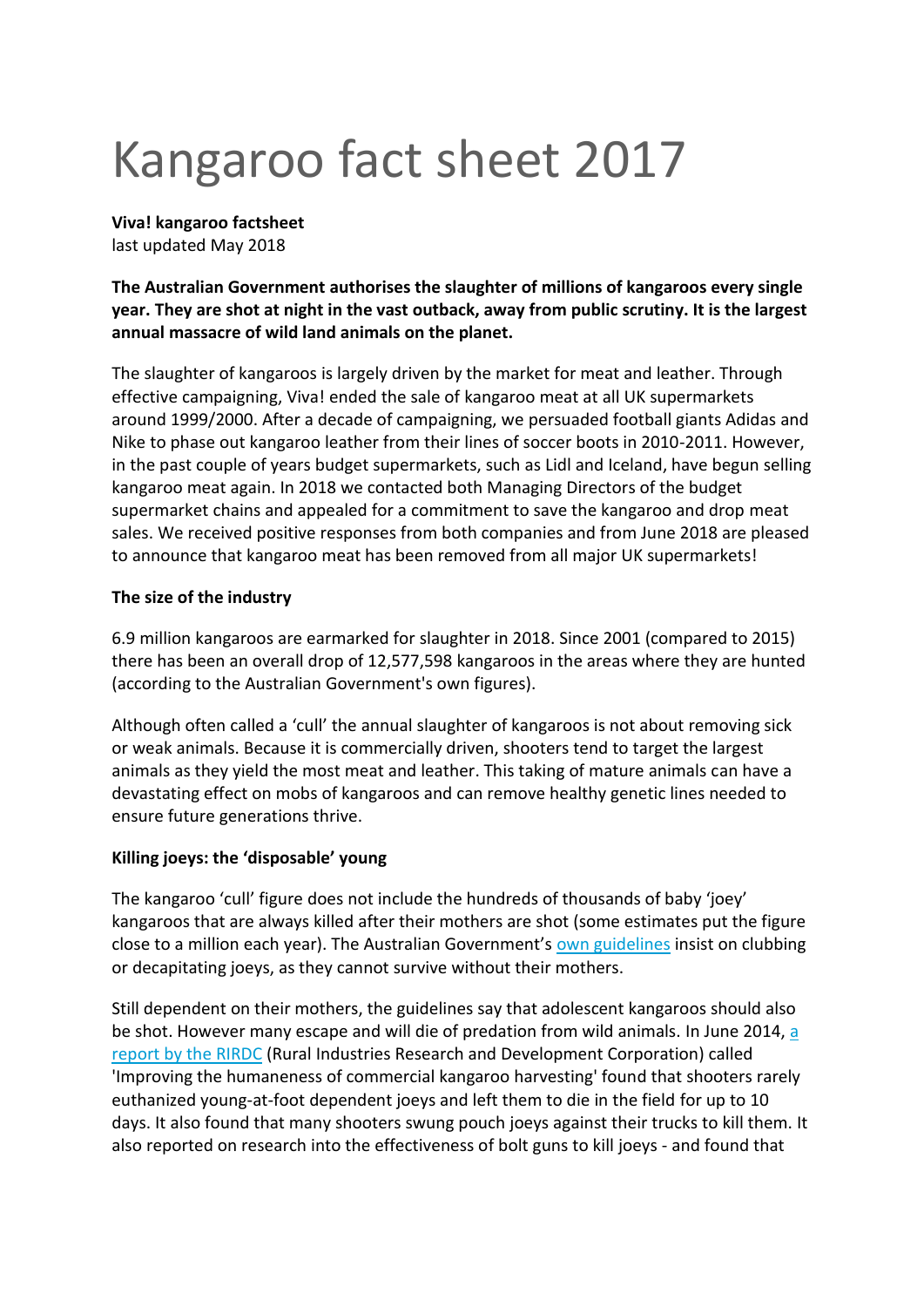not one of the 23 live joeys was killed outright; with 13 out of 23 joeys not rendered completely insensible. All joeys had to be consequently euthanized by other means.

Some suppliers are claiming to only supply or sell kangaroo meat from males. However, no convincing proof has ever been supplied that this is the case and it is certainly not officially monitored. Even if it was true, the arguments about cruelty and unsustainability remain.

#### **Scattershot cruelty**

Regardless of gender, shooters aim for the head, but kangaroos have small heads. With animals hopping in all directions, many are miss-shot and suffer horrendous injuries. Jaws are blown off, they lose eyes, have arms/legs shot off and try to hobble away on one foot or suffer internal injuries.

Research by the RSPCA in Australia and Animal Liberation NSW has suggested that around 120,000 kangaroos a year are inhumanely killed but the number could be much higher [\(according to Thinkk \[University of Technology Sydney\] up to a million\)](http://thinkkangaroos.uts.edu.au/faqs.html), as there is no one there to monitor the many kangaroos shot – but not killed outright – that will escape into the bush to die a slow, painful death. Dr John Auty, veterinary scientist and former Chief Agronomist*,* says: *"Shooters often have a thorough contempt for the law. They commit cruelty on a regular basis."*

## **Kangaroo myths**

Many myths and excuses have been spread to attempt to justify the commercial killing of kangaroos. They are often termed a 'pest', yet research has shown that they rarely venture onto wheat fields and do not compete for grazing with sheep.

Another myth is the population explosion. Kangaroos are a slow-breeding marsupial with low reproductive rates. A kangaroo can only raise one joey to independence per year.

The most ridiculous myth is that kangaroos damage the very environment that they have evolved over millions of years to live in.

Far from exploding, populations of kangaroos in some areas of Australia have plummeted in recent years and recently [dropped by half in most areas of Queensland.](http://lee-rhiannon.greensmps.org.au/content/speeches-parliament/adjournment-speech-kangaroos-iconic-species-risk) Analysis of NSW (New South Wales) government count data obtained under FOI by scientist Ray Mjadwesch showed up to 64% of NSW western survey transects are returning zero counts of kangaroos.

Wildlife experts are concerned that turning them into just another commodity is not only cruel it is unsustainable. Therefore it is unsurprising that there is a very real fear that popularising kangaroo meat in Britain could have an incremental, devastating impact on Australian wildlife. Australia already has the world's worst record for wildlife extinctions, with [23 birds, 78 frogs, and 27 mammal species](http://en.wikipedia.org/wiki/List_of_extinct_animals_of_Australia) (including kangaroos) having vanished forever since Western settlement.

Further to demolish this myth on over-population, [Australian Senator Lee Rhiannon](http://lee-rhiannon.greensmps.org.au/content/media-releases/nationals-misleading-kangaroo-numbers-and-job-benefits)  [states:](http://lee-rhiannon.greensmps.org.au/content/media-releases/nationals-misleading-kangaroo-numbers-and-job-benefits) *"It is biologically impossible for kangaroo populations to 'explode'. They are slowbreeding, slow-growing marsupials with 73% juvenile mortality. Kangaroo population*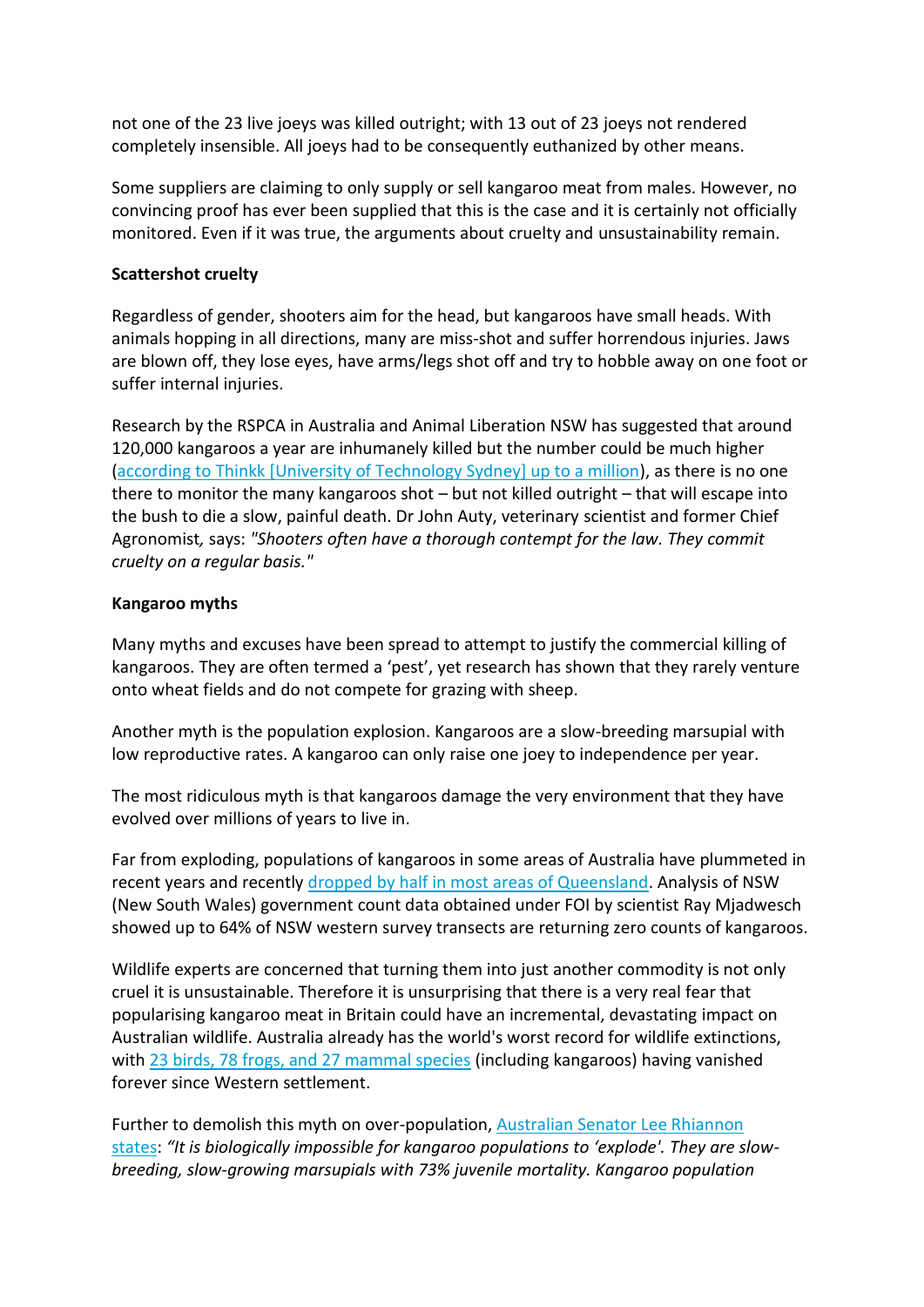*growth sits at 3-10% in good years, with up to 60% crashes during drought."* Much of Australia recently experienced [extreme drought,](http://www.abc.net.au/news/2015-03-05/drought-worsens-in-northern-and-southern-australia-dry-february/6282428) which can have a major impact on kangaroo numbers. Yet the commercially driven killing continues.

The kangaroo industry exists for commercial reasons alone. Any business is based on the concept of growth. Commercialising any truly wild animal is unsound from a conservation point-of-view.

## **A healthy, environmentally friendly meat?**

Hard-hoofed animals such as sheep and cattle destroy the fragile ground soil in many parts of Australia, but that does not mean plundering a native species is a sensible alternative. It is also ironic that some UK retailers are trying to justify selling kangaroo as a 'green alternative' considering the sizeable greenhouse gases generated by transporting it literally from one side of the planet to the other!

Sellers in the UK often claim their suppliers *"... process the meat in EU-approved facilities that ensure the highest standards of food safety and hygiene."* However, this ignores the actual killing and initial butchering of the animals – which happens where they are shot in the heat and the scrub of the outback. Kangaroos are only inspected for disease *after* they have been killed, but the unclean nature of killing on dirt (with bacteria, excrement and blood on the ground, dirty trucks etc) means that many do not consider the meat safe to eat.

Contamination is that much of a threat that the industry is advising its shooters to spray kangaroo carcasses with acetic acid in the field. However, Food Standards Australia New Zealand are [not monitoring the extent of its use and have not prescribed a maximum limit.](http://www.aph.gov.au/~/media/Committees/clac_ctte/estimates/bud_1516/Health/Answers/SQ15-000406.pdf)

A recent report in the Australian press said that investigations by the NSW Food Authority found [numerous failures in basic hygiene by the NSW kangaroo meat](http://www.smh.com.au/nsw/nsw-kangaroo-meat-fails-basic-hygiene-tests-20150306-13uyft.html)  [industry.](http://www.smh.com.au/nsw/nsw-kangaroo-meat-fails-basic-hygiene-tests-20150306-13uyft.html) This led to Australian MP John Kaye to say: *"This so-called healthy alternative to other red meats could be riddled with pathogens."* Independent testing has found dangerously high levels of *salmonella* and *E.coli* [in kangaroo meat bought from](http://www.smh.com.au/environment/hygiene-threatens-kangaroo-meat-industry-20091117-ikf6.html)  [supermarkets](http://www.smh.com.au/environment/hygiene-threatens-kangaroo-meat-industry-20091117-ikf6.html) and in 2014, dog 'treats' made from kangaroo meat were withdrawn [because](http://www.foodsafetynews.com/2014/12/jump-your-bones-kangaroo-meat-pet-treats-recalled-for-salmonella-risk/#.VRA9_Y6sXpp)  [of salmonella contamination.](http://www.foodsafetynews.com/2014/12/jump-your-bones-kangaroo-meat-pet-treats-recalled-for-salmonella-risk/#.VRA9_Y6sXpp) Also in 2014, Russia detected contamination in kangaroo meat for a third time imported from Australia. Russia has subsequently banned imports of kangaroo meat [due to unacceptable levels of](http://www.abc.net.au/news/2014-08-18/kangaroo-meat-ban/5677656) *E.coli* bacteria. A letter from Defra (April 2015) confirmed that there are no checks on kangaroo meat by British authorities and that they rely on testing in Australia before the meat is exported. This despite them being aware that Russia has banned kangaroo meat because of human health concerns and continuing failures within Australia itself. Furthermore, [new rules will mean less health monitoring](http://www.smh.com.au/federal-politics/political-news/foodrelated-deaths-and-illnesses-to-no-longer-be-reported-to-the-accc-20150318-1m25kd.html) of food related illnesses and deaths in Australia. In June 2017, a kangaroo meat processing [plant in Australia was closed](http://www.abc.net.au/news/rural/2017-06-09/qld-kangaroo-abattoir-shuts-doors/8602852) because of food safety fears.

Infection with Toxoplasma gondii [is a "significant problem"](http://www.ncbi.nlm.nih.gov/pmc/articles/PMC2784248/) in kangaroos. Experts say that *T. gondii* infection in kangaroos is *"… also of public health significance due to the kangaroo meat trade."* Humans can contract foodborne toxoplasmosis from eating raw/undercooked meat containing parasitic cysts. Because kangaroo meat is often undercooked (due to low